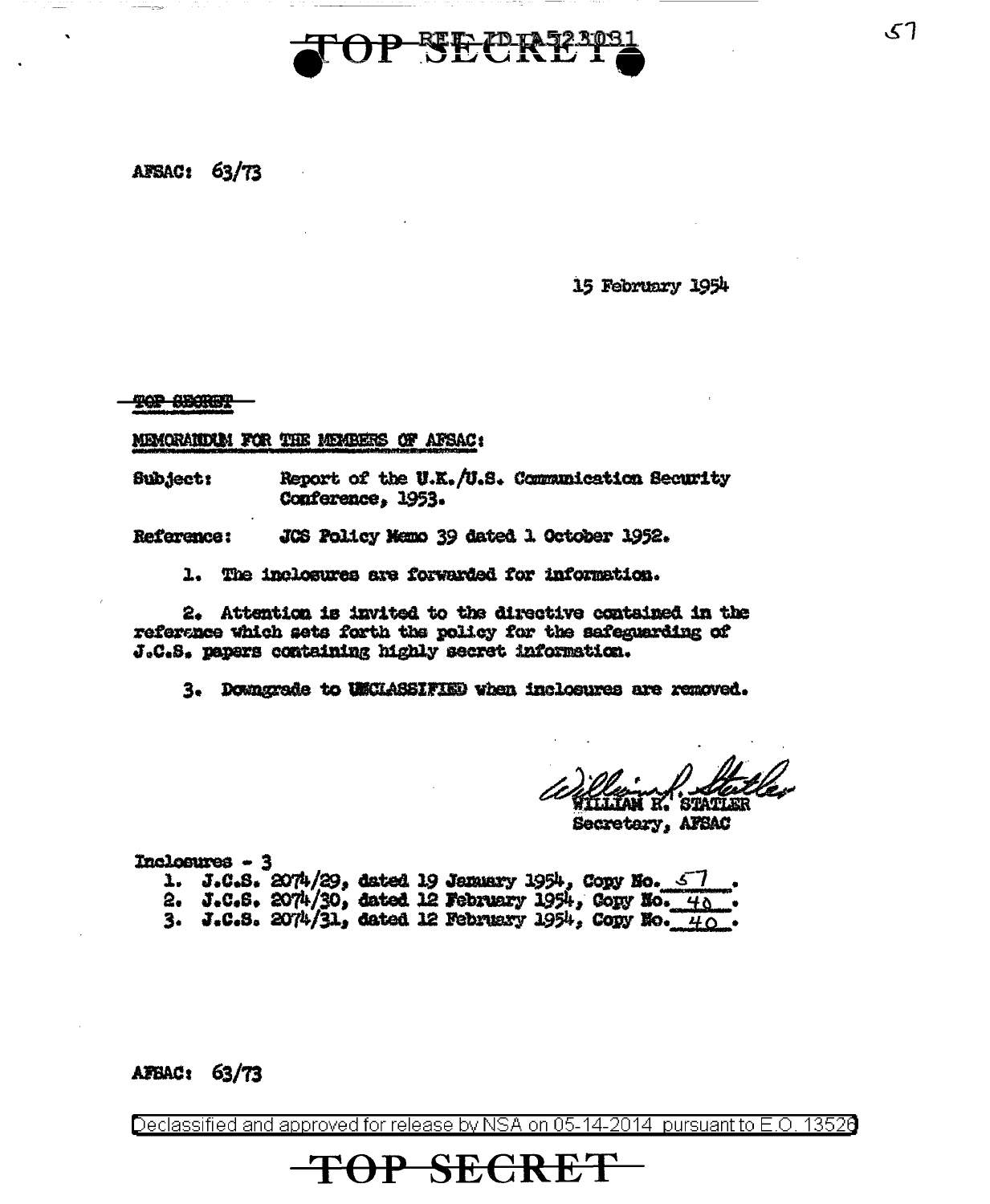XXXXXXXXXXXXXXXXXXXX

COPY NO. *57* 

(LIMITED DISTRIBUTION)

TOP SECRET

.. .

J,C.S, 2074/29

19 January 1954

Pages 165 - 173, incl.

 $-$ 

MEMORANDUM BY THE DIRECTOR, NATIONAL SECURITY AGENCY

REF ID:A

for the

JOINT CHIEFS OF STAFF

on

REPORT OF THE  $U_xK_y/U_sS_z$  communication security conference, 1953

Serial 000145 11 January 1954

**XXXXXXXXXXXXXXXX** 

**TOP SECOLET SECONDITY SAME** 

f

1. The fourth U.K./U.S. Communication Security Conference was held in London in November, 1953.

2. A report of the conference is attached as Enclosure  $"B"$ and the items discussed are indicated in paragraph 2 thereof. <sup>A</sup>similar report is being forwarded to the British Chiefs of Staff by the Chairman of the U.K. Delegation. I have forwarded a copy of the report to the Director, Communications-Electronics, for his information.

3. I recommend that the Joint Chiefs of Staff:

a. Approve the report contained in Enclosure "B".

b. Forward the memorandum in Enclosure "A" to the Representatives of the British Chiefs of Staff.

#### DISTRIBUTION

Adm. Gen. Adm. Gen. Gen. Gen. Adm. Adm. Burke (ACNO-Op30) Radford (C/JCS) Ridgway (CSA) Carney (CNO) Twining (CSAF) Lemnitzer (DC /S, P) Eddleman (Asst. C/S, Gardner (DCNO-Op)<br>Burke (ACNO-Op3O) G-3) Gen. Partridge (DC/S-Op, Air) Gen. Thatcher (Dir. Plans, Air) Gen. Everest (D/JS) Gen. Porter (DDI) Secy, JCS Secy, JSSC Secy, JCEC

TOP SECRET JCS ·2074/29

- 165 -

Freny possible action is being taken to implement the replacement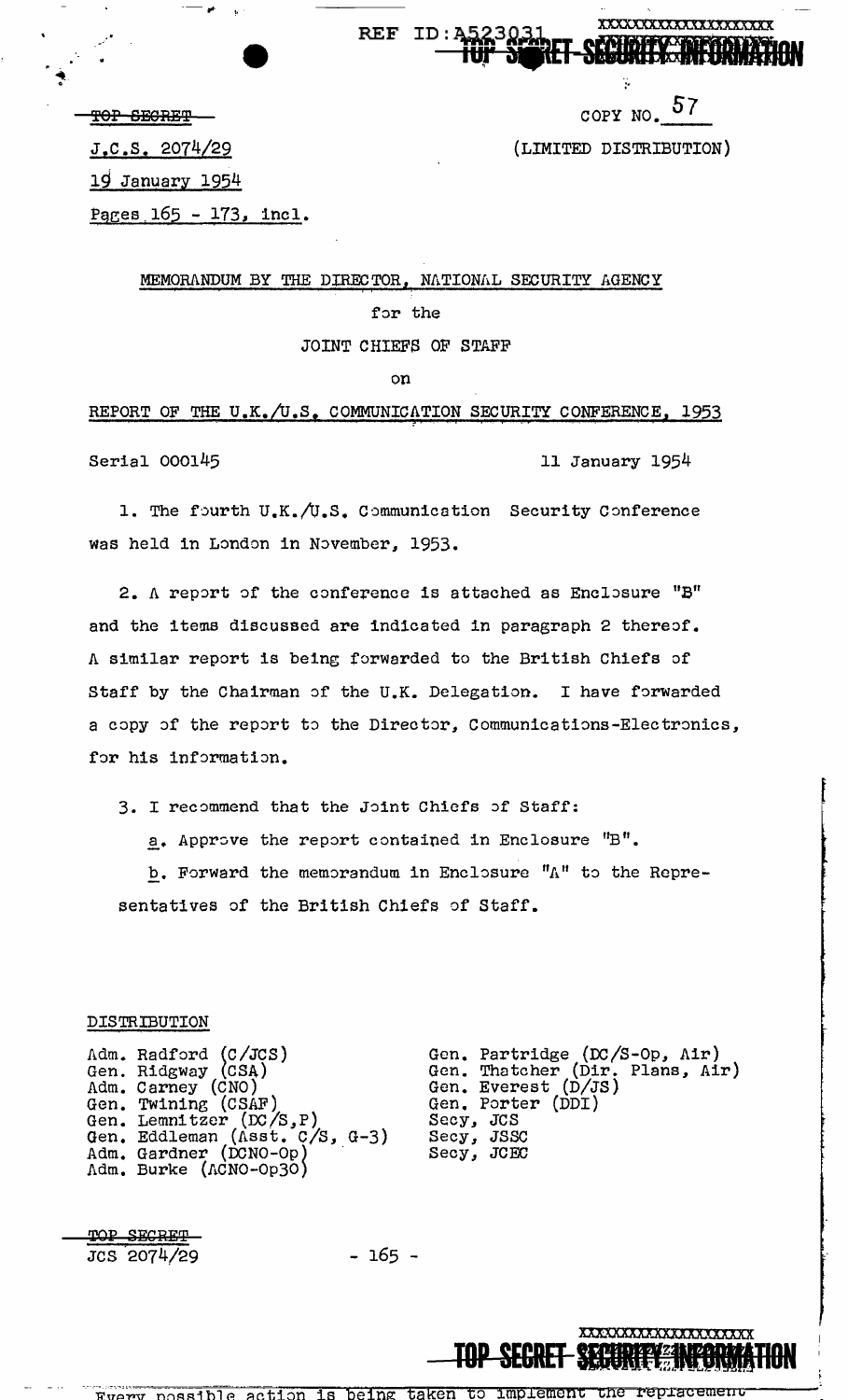# REF ID: A52303)

# ENCLOSURE "A"

#### DRAFT

# MEMORANDUM FOR THE REPRESENTATIVES OF THE BRITISH CHIEFS OF STAFF

1. The United States Joint Chiefs of Staff have reviewed and approved the report to the U.K. Chiefs of Staff and the U.S. Joint Chiefs of Staff on the "UK/US Communication Security Conference, 1953."

2. The United States Joint Chiefs of Staff wish to express their satisfaction with the results of the 1953 conference, especially the agreements reached on the problem of replacing the existing combined and NATO High Grade off-line cryptosystem. Every possible action is being taken to implement the replacement of this general cryptosystem.

3. For the next conference, to be held in Washington, the United States Joint Chiefs of Staff suggest that the opening date be as agreed between the Director, NSA, and the Chairman, Cypher Policy Board.

- 166 -

 $2074/29$ 

Enclosure "A"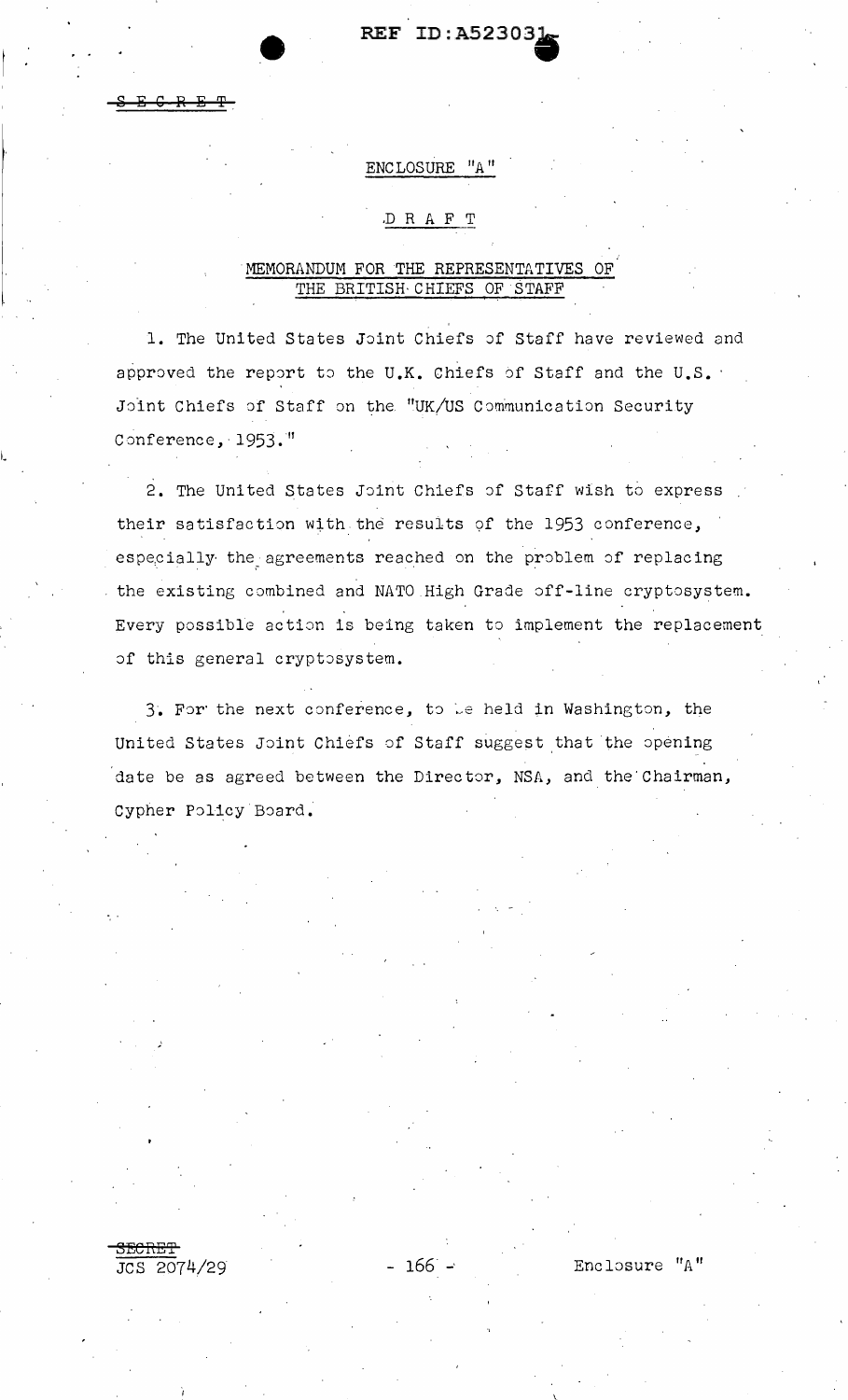# **REF**

#### **ENCLOSURE**  $^{\prime\prime}\text{B}$   $^{\prime\prime}$

 $LCS(53)/P/R$ 

JCS 2074/29

London 10 November 1953

#### UK/US COMMUNICATIONS SECURITY CONFERENCE 1953

#### REPORT

#### TO THE U.K. CHIEFS OF STAFF AND THE U.S. JOINT CHIEFS OF STAFF

1. In accordance with the agreement reached by the U.K. Chiefs of Staff and the U.S. Joint Chiefs of Staff following the 1952 UK/US Communications Security Conference, the 1953 UK/US Communications Security Conference has been held in London. It was preceded by two weeks of informal discussions between U.K. and U.S. Engineering and Security experts.

2. During the Conference the following subjects were discussed:

a. Replacement of the existing Combined and NATO High Grade off-line general cryptosystem.

b. Other off-line cypher machines.

c. On-line teletypewriter cypher machines.

d. Speech security equipments.

e. Facsimile security equipments.

f. Non-machine off-line cryptosystems including special purpose crypto-devices and systems.

g. Transmission security, as distinct from cryptographic security.

h. The security of non-communications transmissions, including navigational aids, IFF and data transmission.

i. Crypto-material production equipments.

3. The Conference included a full and frank exchange of views on all the items listed above, demonstrations of such equipments

 $-167 -$ 

Enclosure "B"

**TOP SECRET**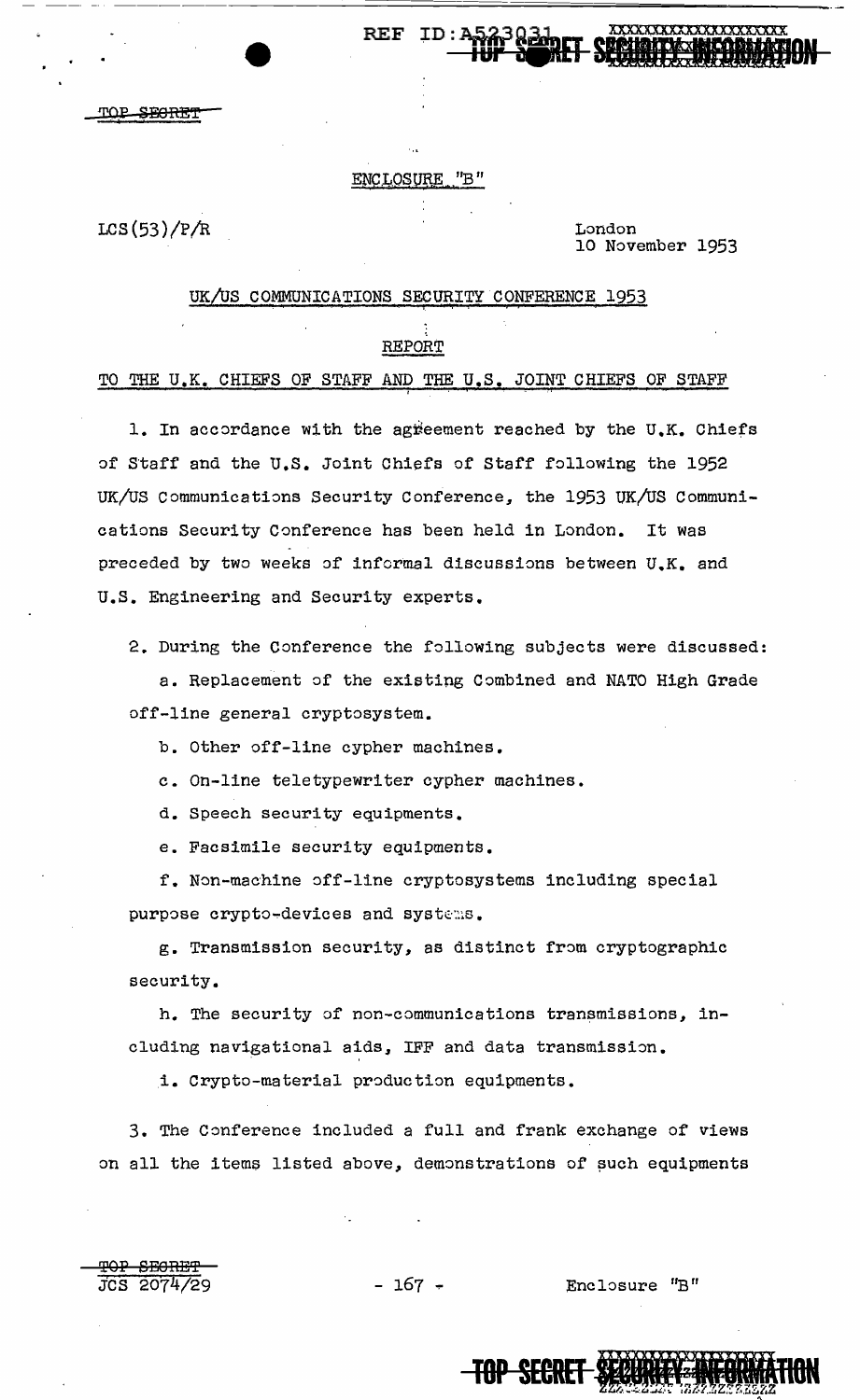# REF ID: A5

#### **TOP SECRET**

as could be made available and a number of visits to establishments engaged in research and development of communications security equipment.

4. During the course of the Conference, there were, as in 1952, independent discussions regarding the production of cryptomaterial required for Combined and NATO communications. The allotment of tasks between the U.K. and the U.S. was agreed and there was a valuable exchange of production techniques and procedures. There were also useful discussions, outside the Conference, of communications procedures having security aspects and progress was made towards uniformity of practice and improved security.

5. The enclosed Reports\* of the various Committees which discussed the items listed in paragraph 2 above were approved by the Conference and have been submitted to the  $U_{\bullet}K_{\bullet}$  Cypher Policy Board and the U.S. National Security Agepcy. The highlights and major recommendations of the Conference were as follows:-

a. Replacement of the existing Combined and NATO High Grade off-line general cryptosystem

The  $U_{\bullet}K_{\bullet}$  have accepted the  $U_{\bullet}S_{\bullet}$  cryptoprinciple embodied in the AFSAM 7, now in production in the U.S.A. The new U.K. off-line machine, at present in the development stage, will embody this principle but as the U.K. machine is not expected to be in position before 1960, the U.S. will make available some 3,500 AFSAM 7 machines to the U.K. until the U.K. machine is available, and some 3,000 machines to other NATO countries, probably in time to introduce this system for Combined and NATO communications by 1st July, 1956. The U.K. and U.S. security experts have agreed that the security provided by the existing LUCIFER system (CCM) is acceptable in

\*Not received at J.C.S. Secretariat

<del>TOP SEGRET</del><br>JCS 2074/29

HP SECRET ~TION z,,,\_==•ZZ *·r-1,.rr1{'"''"·rrz* I":

- 168 - Enclosure "B"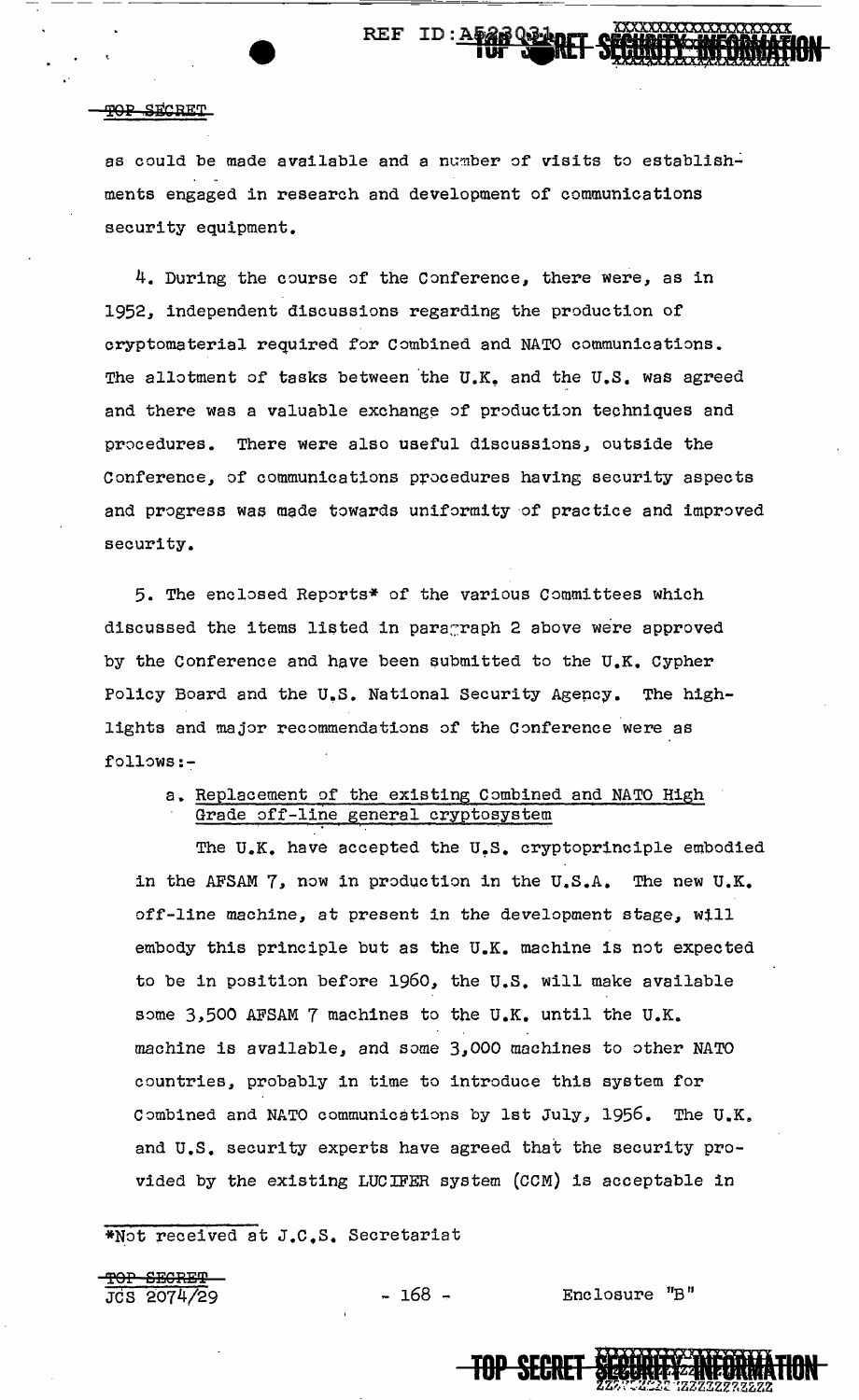#### TOP SECRET

the meantime. The Conference recommends that ultimately the cryptoprinciple embodied in the AFSAM 7 should be adopted for Combined and NATO third level use.

REF ID: AFAB VEART

### b. On-line teletypewriter cypher machines

Operational demands for equipment of this kind are greatly in excess of its availability. The U.K. and U.S. have a very limited number of on-line· equipments in existence and others are in course of development. Long-term plans will aim at the maximum degree of standardisation, thereby reducing the lack of flexibility of communications and difficulties of maintenance caused by the present situation!

c. Spurious emissions which endanger communications security

The Conference agrees that radiation, conduction and induction from communication and crypto devices are potentially grave sources of insecurity. This subject is receiving detailed examination by both countries.

d. Speech security equipments

No speech security equipments suitable for Combined and NATO use are available at present. The U.K~ and u.s. *have* <sup>a</sup> number of projects under development for strategic· and tactical uses but as yet these have not been subjected to field trials.

e. Facsimile security equipments  $(CIFAX)$ 

The U.K. and the U.S. have specific projects for black/ white CIFAX under test but it is as yet too early to consider one to meet Combined requirements.

As the CAN-UK-US JCECs have already agreed that multichannel sub-carrier frequency modulation is the best method of **\*\*** nsmission for CIFAX for other than short distance ground-wave HF radio links, the Conference recommends that the Communications Equipment Panel of the JCECs be invited to agree a technical specification for a multi-channel SCFM transmission system for Combined use with CIFAX.

TOP **SF,C:ai:'l'** 

 $JCS$  2074/29  $-169 -$  Enclosure "B"

**TOP SECRET-SECURE**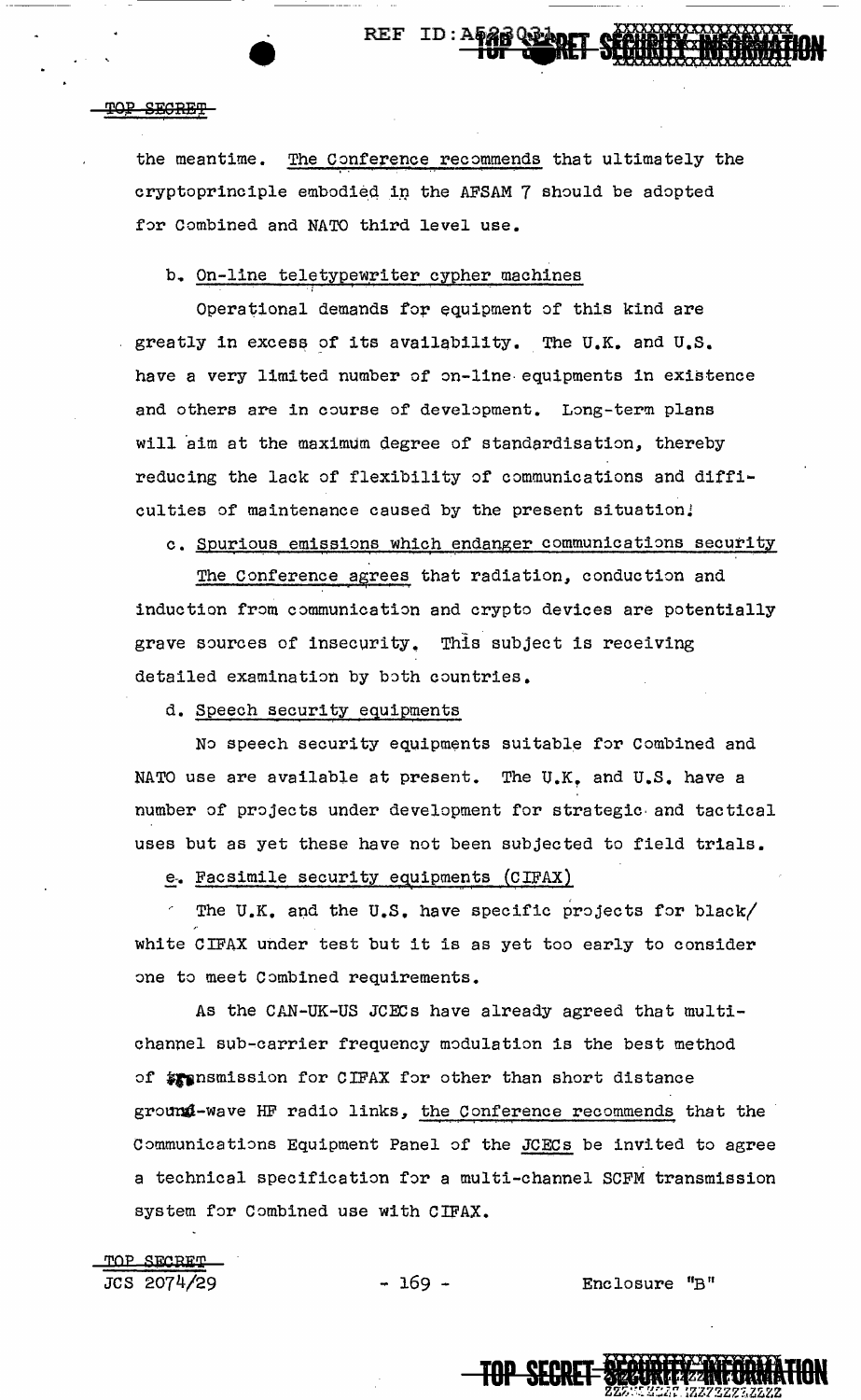TOP SEGRET

## f. Transmission security

The Conference was greatly concerned that in peace time unclassified messages are transmitted in plain language by insecure means. Such messages not only lead to the revelation .of intelligence but they tend to nullify the good that can be achieved by otherwise sound security practices. This is true for two reasons: because compilations of individual unclassified items often provide intelligence of Secret or even Top Secret classification, and because plain language messages, related externally to cypher messages, can jeopardise the security of the latter and of the address procedures employed with them.

Other aspects of transmission insecurity were also examined, e.g., call signs, unchanging frequencies, external characteristics of encrypted messages.

The Conference was aware of the serious operational difficulties involved in finding a solution to these problems and recommends that small Working Groups of security advisers and users should be set up by the  $U_{\bullet}K_{\bullet}$  and the  $U_{\bullet}S_{\bullet}$  to study these problems and propose their solution. The results should be exchanged between the  $U_xK_y$  and the  $U_xS_z$  and, on the basis of these, Combined plans should be made.

g. Non-communications transmissions

Neither the U.K. nor the U.S. cryptographic agencies were at this stage able to put forward any practical solution to the problem of providing security for such transmissions. It was considered that insufficient effort was as yet available for detailed study, even on a theoretical basis. If this study is to be undertaken, additional personnel or an alteration in priorities would be necessary.

On the subject of the use of SIF with IFF Mark X, the Conference recommends that the attention of the CAN-UK-US JCECs

<del>TOP SECRET</del><br>JCS 2074/29

 $- 170 -$  Enclosure "B"

**TOP SECRET SECURITY TERRATOR** 

zzz*zza* 1222zzzzzz

REF ID: AND 30 TO THE SECOND MORMAND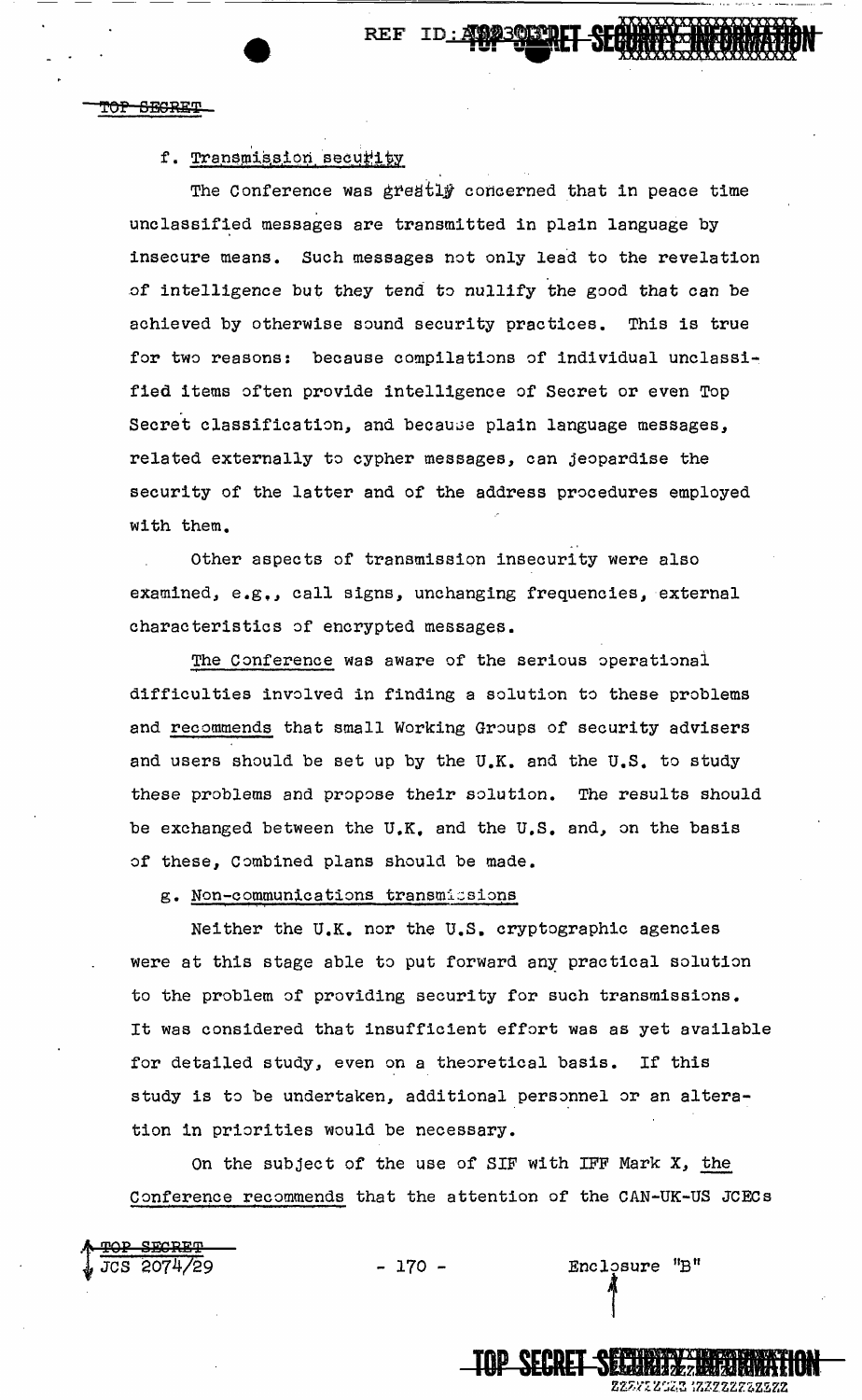REF

#### 'f'OP SHOREl'i'

t TOP SECRET

JCS 2074/29

should be directed to the fact that the security agencies of both countries agree:

(1) that the present proposal for using SIF with IFF Mark X, with code-changing on Mode I is insecure as an identification system;

(2) furthermore, that the personal and functional identities of Modes II and III could be a valuable source of intelligence to an enemy;

(3) that the CAN-UK-US JCECs be invited to restate the security requirements for a system to operate in conjunction with IFF Mark x. This specification should contain information about the degree of confidence in the identification required, and the amount of risk which would be acceptable.

(4) that when the security requirements have been received from the CAN-UK-US JCECs the cryptographic agencies of the U.S. and the U.K. should make joint technical proposals for a new and secure IFF system.

h. Weather cryptosystems

The Conference agrees that the CCM should be adopted as the off-line machine system requested in the NATO Meteorologicai Plan and recommends that urgent action should be taken to secure acceptance through the CECS of the Standing Group with a view to placing the material necessary to implement the plan in position by the 1st May, 1954. Very early provision should be made to equip a key circuit with suitable teletypewriter security equipment.

i. Communications Security Development Programme

The Conference considers substantial economy of development resources on both sides of the Atlantic could be achieved if a directory were compiled showing the Combined and NATO communications security requirements and then a combined programme for communications security equipment were evolved from it.

The Conference recommends that the C.P.B. and N.S.A. should prepare such a directory and programme.

- 171 - TOP SECRET 32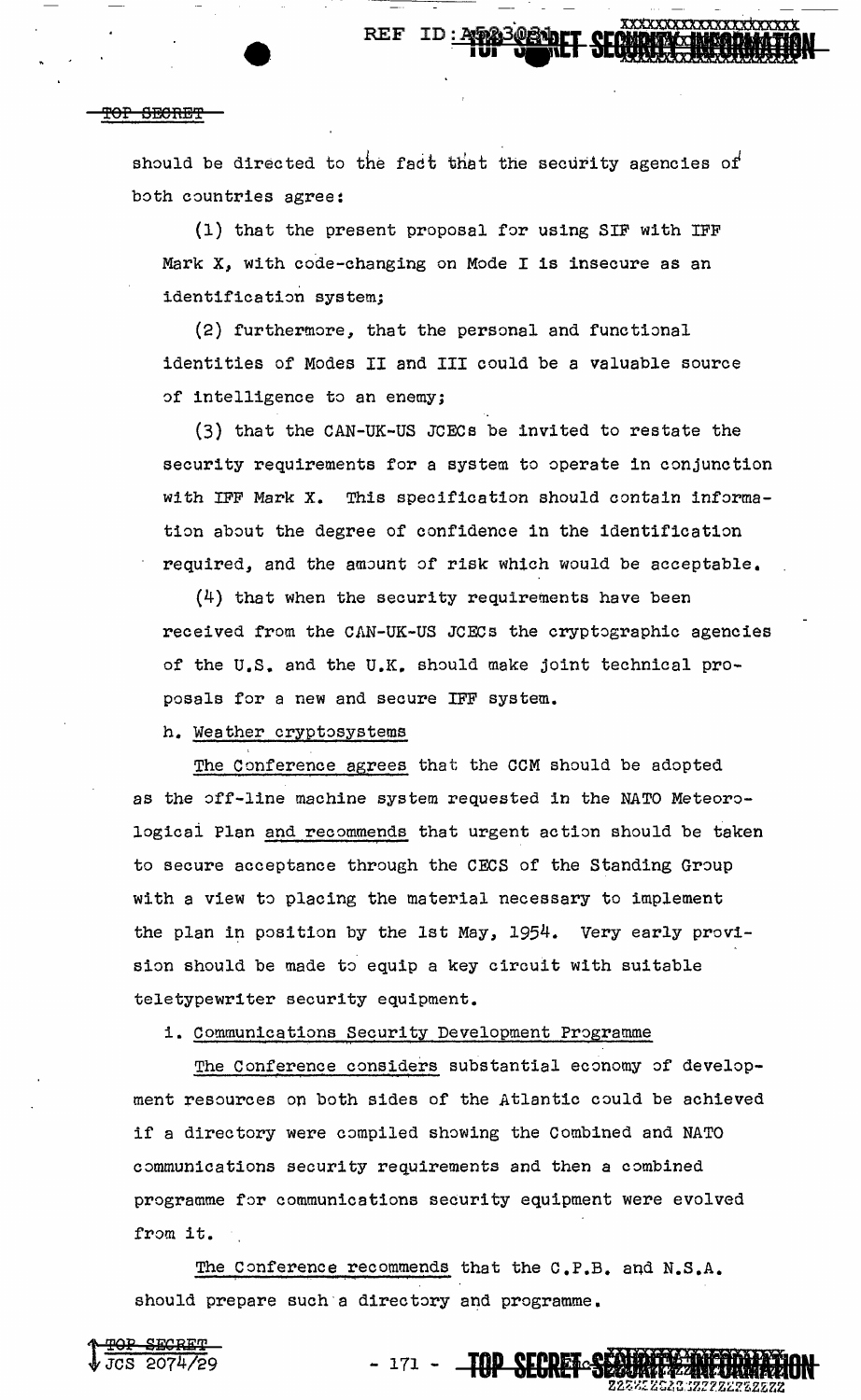**TAP OSTARE PERIMERENT CONSTRUCTION CONSTRUCTS** 

<u>xxxxxxxxxxxxxxxxxxx</u>

#### <u> ተዕድ</u> **SEGRET**

#### j. Exchange of equipments and components

The Conference recommends that as a regular procedure each nation provide to the other on an indefinite loan basis, for test and examination, engineering and first production models of components and equipments of mutual interest; and that if exchange is not practicable the equipment should be subjected to an agreed series of tests in the parent country.

k. Effects of advances in electronics

Advances in electronics and circuitry will have a profound effect upon crypto-operations, supply and maintenance as they are practised today. For this reason, thought and planning by the Services are required now if they are to be in a position to enjoy the full benefit of the advantages offered by electronic crypto equipments when they become available,

# 1. Co-ordination of Cryptographic and Communications Equipment Development

The present practice of almost independent development of cryptographic equipment and certain forms of communications equipment has at times led to incompatibility of one with the other. It is necessary that cryptographic equipment be designed to suit the requirements of the communications system or, where necessary, the communications equipment and practices be adjusted to make possible the utilisation of an acceptable cryptographic system.

The Conference recommends that the necessary steps be taken to ensure that such communications security as is required should be considered at the time when the Staff and Operational Specifications and/or Military Characteristics for communications equipment are being formulated.

m. Operating and Maintenance

The development authority must maintain close co-ordination with the user Services so that the operating and maintenance requirements are made known at all stages in the



JCS 2074/29 - 172 - Enclosure "B"

dzu: rumi olnicialzaczalz

**TOP SECRET SWWW**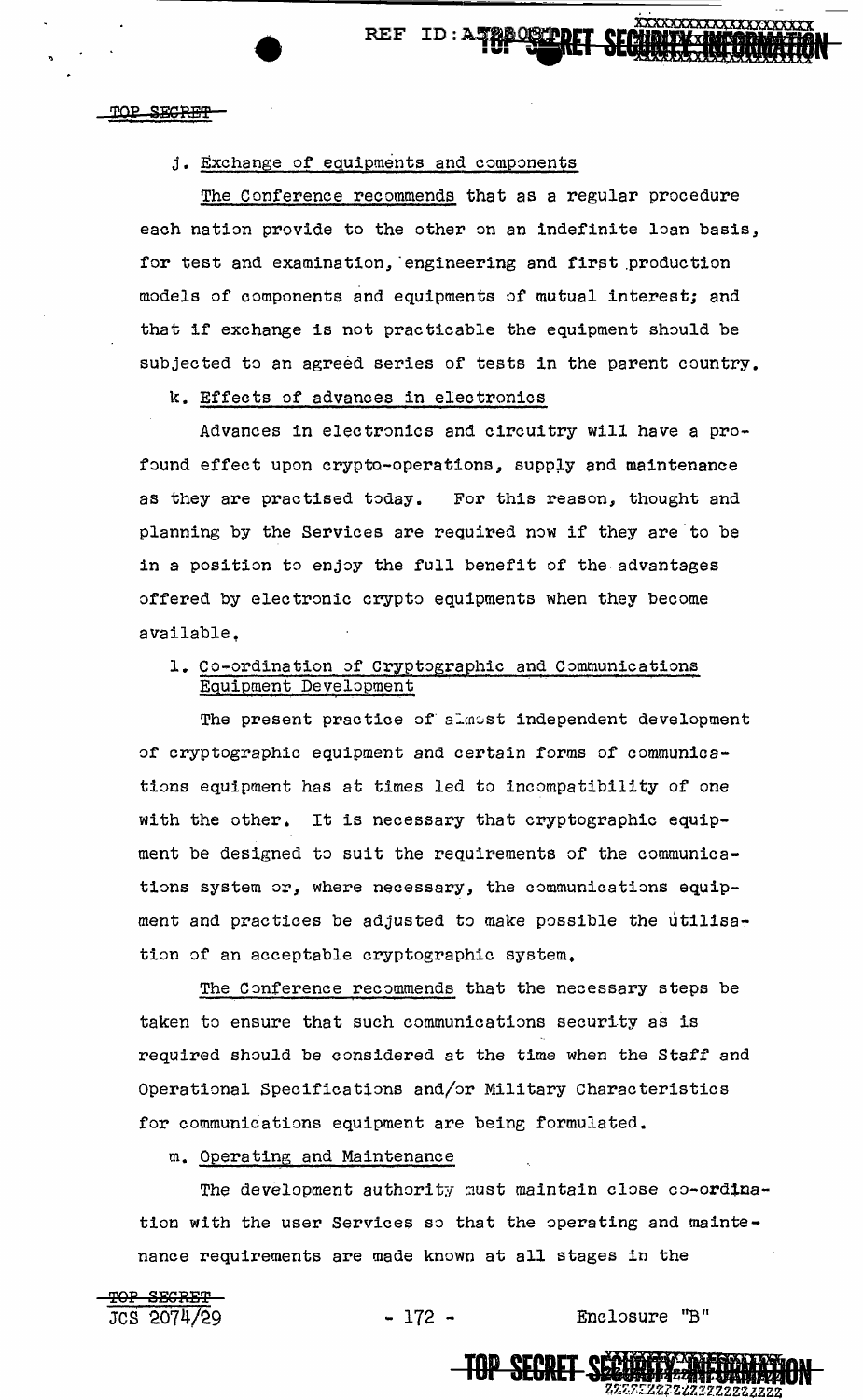#### TOP SECRET

development. Thus, users may weigh the need for the equipment against the maintenance and training requirements and, if necessary, the development authority may adjust the design to meet the operating and maintenance problem.

REF ID:A52000COOLET SECURITY MEDICINE

The Conference recommends that there be consultation between the development engineers and the engineers and communicators of the Services as early as possible in the process of development of each equipment in order to achieve these ends.

n. Standards of Security Requirements

During the Conference the U.K. and U.S. security advisers prepared an agreed method for the technical statement of security assessments of cryptosystems and the Services have adopted a method of expressing their security requirements; these will be of mutual assistance in deciding whether a proposed cryptosystem affords adequate security.

o. Future Liaison

(1) working Staff. The Conference recommends that there should be an exchange, on a semi-permanent basis, of working cryptanalysts and engineers from the research and development establishments of the two nations; and that details should be worked out between CPB/GCHQ and NSA.

(2) Visits. The Conference recommends that the visits of engineers and security experts, independently of the Conferences, as already authorised (1952 Conference Report paragraph lle) should continue.

6. Next Conference

The Conference recommends that the next Conference should be held in Washington in September/October, 1954, the programme to be agreed later in the light of developments in the meantime.

/s. wajor <del>denerai,</del> for Chairman, Cypher folicy\_Board. PL 86-36/50 USC 3605

<del>707 SECRET </del> JCS 2074729 /s/ W.F. Friedman, Chairman, U.S. Delegation.

 $- 173 -$  Enclosure "B" Enclosure "B"<br>**JOP SECRET SECRET SECRET SECRET SECRET**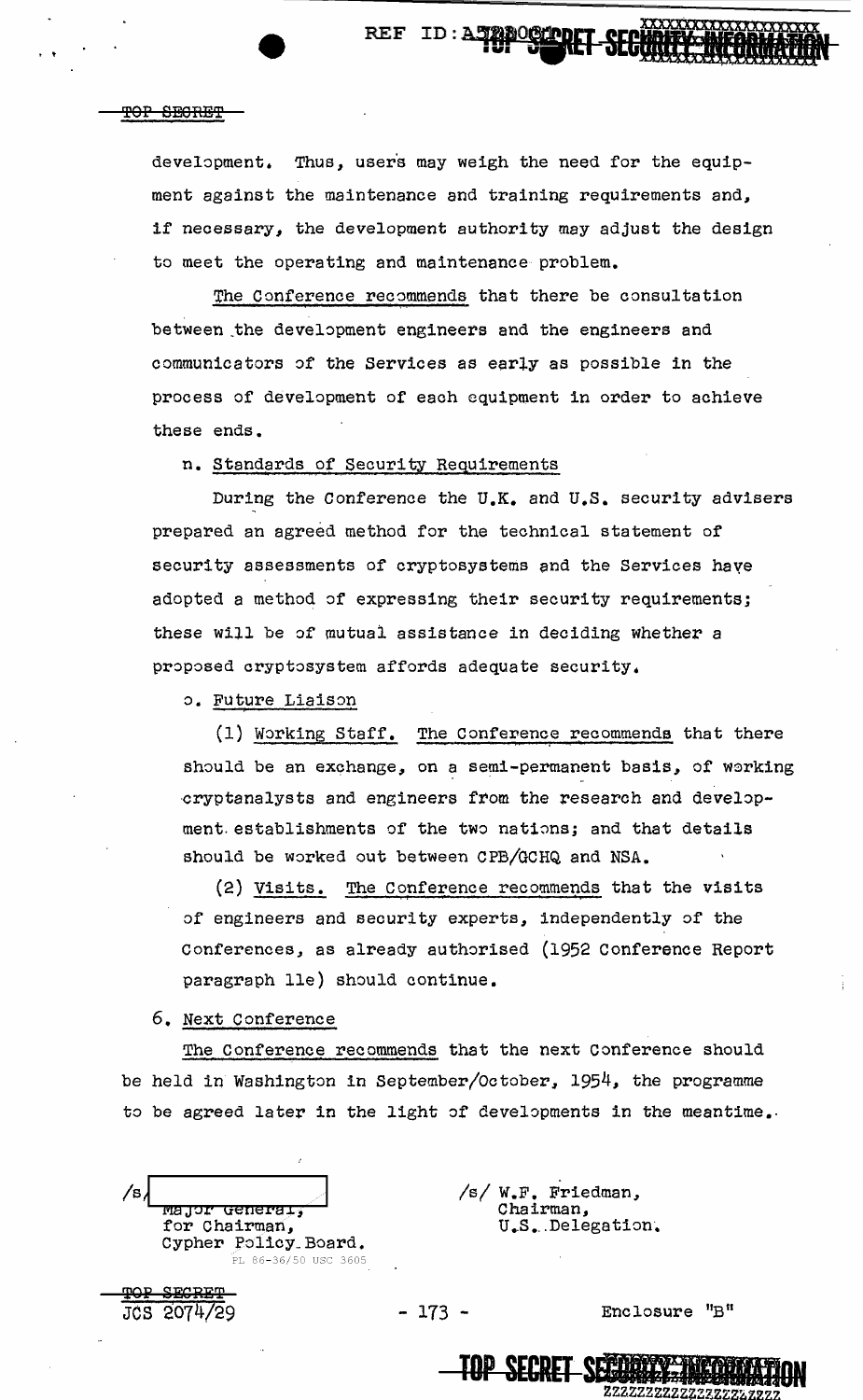|          | . |    |
|----------|---|----|
| COPY NO. |   | 40 |
|          |   |    |

·~~~--- ···-··---··--·-'---··

**TOP SEGRET** 

(LIMITED DISTRIBUTION)

JiC .s • q074/30

12-February 1954

Pages 174 - 177, incl.

MEMORANDUM BY THE CHIEF OF STAFF, U.S. AIR FORCE

REF ID: ATABATE

#### for the

JOINT CHIEFS OF STAFF

on

REPORT OF THE U.K./U.S. COMMUNICATION SECURITY CONFERENCE, 1953 Reference: J .c.,s. 2074/29

CSAFM-27-54

1. I have examined J.C.S. 2074/29 and approve, with certain exceptions, the report of the 1953 Communications Security· Conference. It appears to me that, in the interest of accuracy and clarity, the report in Enclosure  $"B"$  to J.C.S. 2074/29 must be changed as fo1lows:

a. On pages 168 and 169, in subparagraph 5 a, lines 2 and 13 of the text should read "AFSAM-7 /AFSAM 47-B" instead of "AFSAM 7" inasmuch as the same cryptographic principle is embodied in both of these machines. In line 2 the words "now in production in the  $U.S.A.$ " should be deleted, since the AFSAM 47-B will not be in production until later this year.

b. On page  $169$ , in subparagraph  $5 e$ , delete all after the third line of the text inasmuch as the CAN-UK-US JCECs have not yet reached agreement on adopting multi-channel sub-carrier frequency modulation for the transmission of CIFAX.

DISTRIBUTION Adm. Radford (C/JCS) Gen. Ridgway (CSA) Adm. Carney (CNO) Gen. Twining (CSAF)<br>Gen. Lemnitzer (DC/S,P) Gen. Eddleman (Asst. *c/s,* G-3) Adm. Gardner (DCNO-Op)

Adm. Burke (ACNO-Op30) Gen. Partridge (DC/S-Op, Air) Gen. Thatcher (Dir. Plans, Air) Gen. Everest (D/JS)<br>Gen. Porter (BBI)<br>Secy, JCS Secy, JCS<br>Secy, JSSC Secy, JCEC

TOP SECRET **SECONDAY INFORMA** 

> *7*  I I **HON<br>HON** 

 $\underline{\texttt{map}}$ JCS 2074/30 - 174 -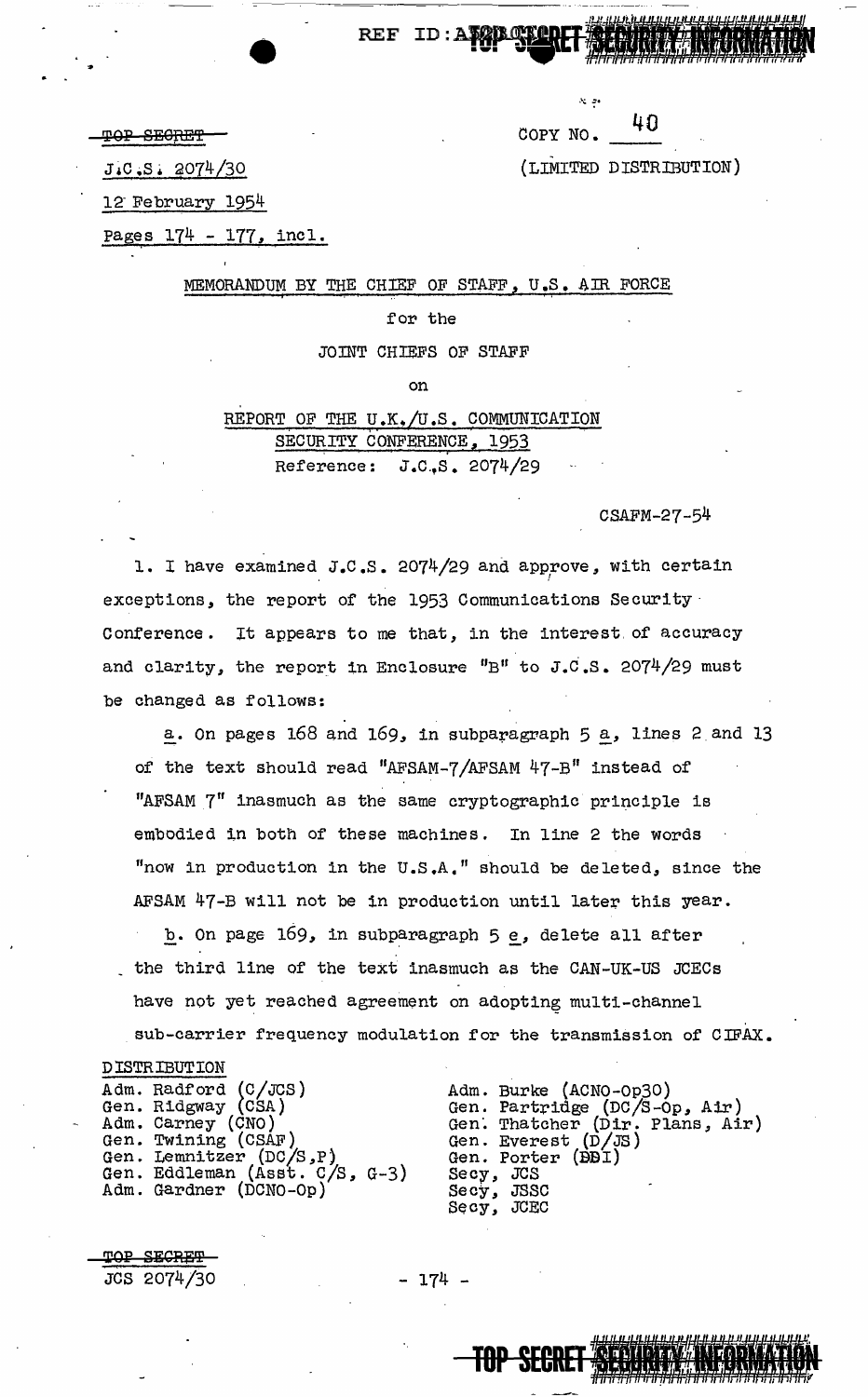#### **SFCRET**

..

------------------------

**REF** 

c. On page 170, in subparagraph 5 f, second line, insert the word "military" between the words "unclassified" and "messages", in order clearly to isolate this problem from the problem of civil communications, which is essentially a matter of censorship.

d. On pages  $170-1$ , in subparagraph  $5g$ , delete all after the seventh line of the text inasmuch as a discussion of the IFF Mark X system with SIF is not considered appropriate for inclusion in this report since the IFF Mark X system with SIF is neither cryptographic nor communication security equipment.

2. I recommend that:

a. The above changes to the report in Enclosure "B" to J.c.s. 2074/29 be approved and that the enclosed memorandum for the Representatives of the British Chiefs of Staff be forwarded in lieu of the draft memorandum in Enclosure "A" to  $J.C.S. 2074/29.$ 

b. Upon receipt of concurrence from the British Chiefs of Staff, the changes set forth in paragraph 1 above be made to the report in Enclosure "B" to  $J_xC_xS_x$ . 2074/29.

**@OP 8BCRS'3?**  JCS 2074/30 - 175 -

**JOP SEGRET**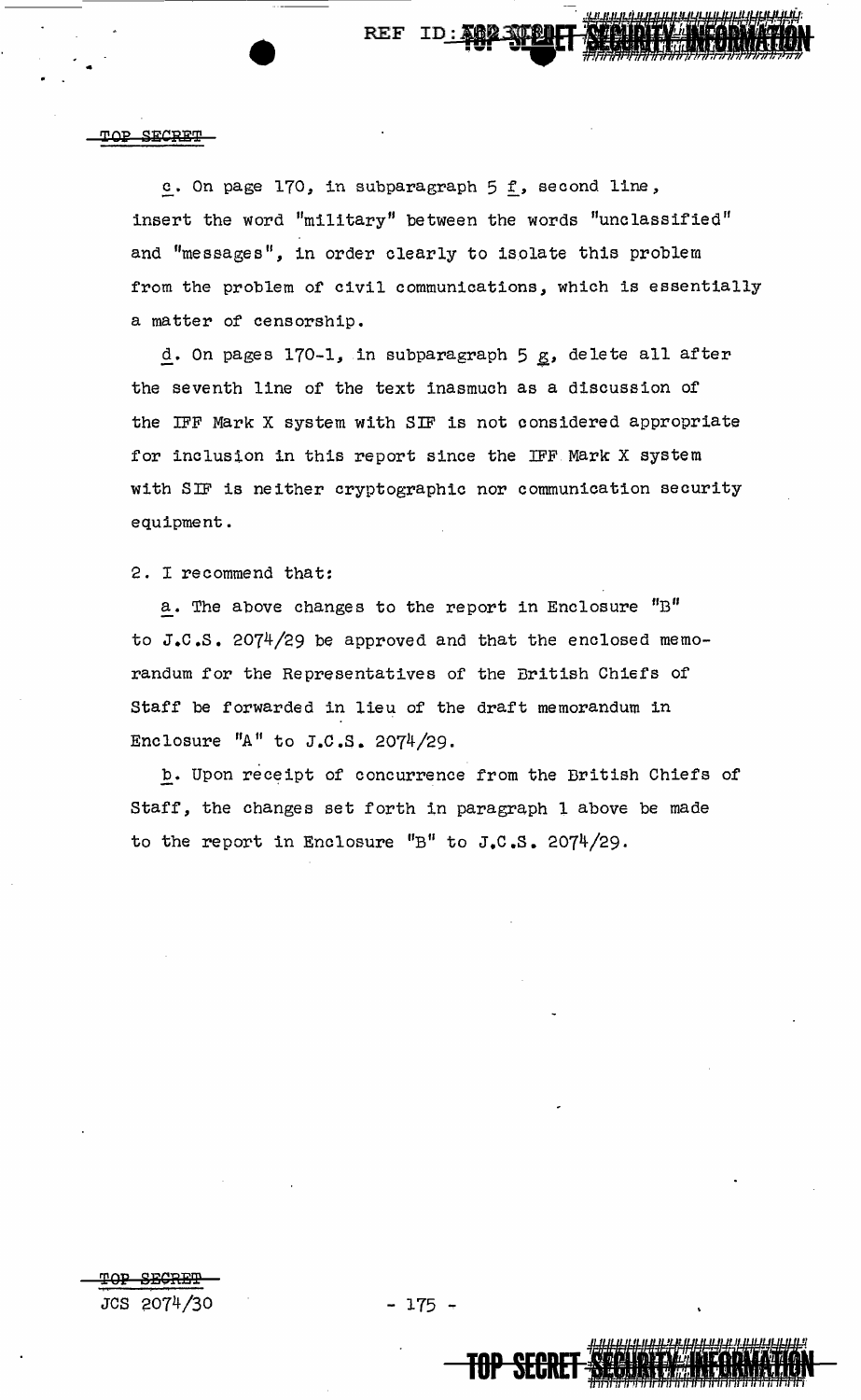## ENCLOSURE

REF

#### D R 'A .F T

# MEMORANDUM FOR THE REPRESENTATIVES OF THE BRITISH CHIEFS OF STAFF

1. The United States Joint Chiefs of Staff approve, with the minor exceptions noted below, the report of the  $U,K./U.S.$  Communication Security Conference, 1953. It is recommended that the subject report be changed as follows:

 $\underline{a}$ . Paragraph  $5$   $\underline{a}$ , in the first and last sentences the term 11AFSAM-7" should read "AFSAM-7 /AFSAM 47-B", ipasmuch as the same cryptographic principle is embodied in both of these machines. In line 2 the words "now in production in the <sup>U</sup>.s .A. 11 should be deleted, since the AFSAM 47-B will not be in production until later this year.

b. Paragraph 5 e, delete all after the first sentence of the text, inasmuch as the CAN-UK-US JCECs have not yet reached agreement on adopting multi-channel sub-carrier frequency modulation for the transmission of CIFAX.

c. Paragraph 5 f, first sentence insert the word "military" between the words "unclassified" and "messages", in order clearly to isolate this problem from the problem of civil communications, which is essentially a matter of censorghip.

d. Paragraph 5 g, delete all after the third sentence of the text, inasmuch as a discussion of the IFF Mark X system with SIF is not considered appropriate for inclusion in this report.

2. The United States Joint Chiefs of Staff wish to express their satisfaction with the results of the 1953 conference, especially the agreements reached on the problem of replacing

**TOP SECRET-SECURE** 

I

 $\overline{\text{TOP}}$  SECRET JCS 2074/30 - 176 - Enclosure

..

 $\frac{8}{10}$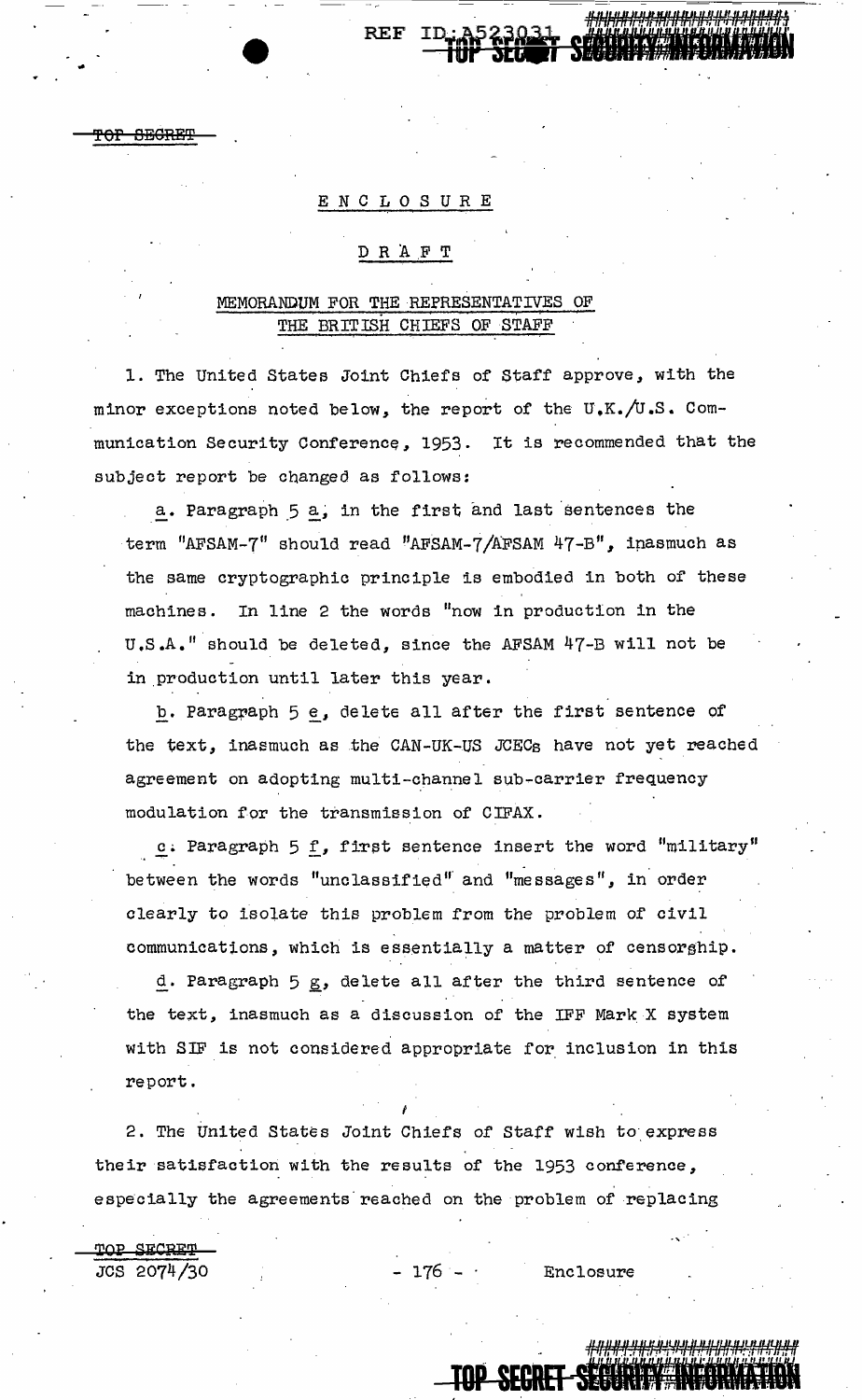#### <u>gricorn</u>

the existing combined and NATO High Grade off-line crypto-system. Every possible action is being taken to implement the replacement of this general cryptosystem.

ID.

**REF** 

3. For the next conference, to be held in Washington, the United States Joint Chiefs of Staff suggest that the opening date be as agreed between the Director, National Security Agency, and the Chairman, Cypher Policy Board.

<del>TOP SECRET</del> JCS 2074/30

Enclosure

**TOP SECRET SECURE**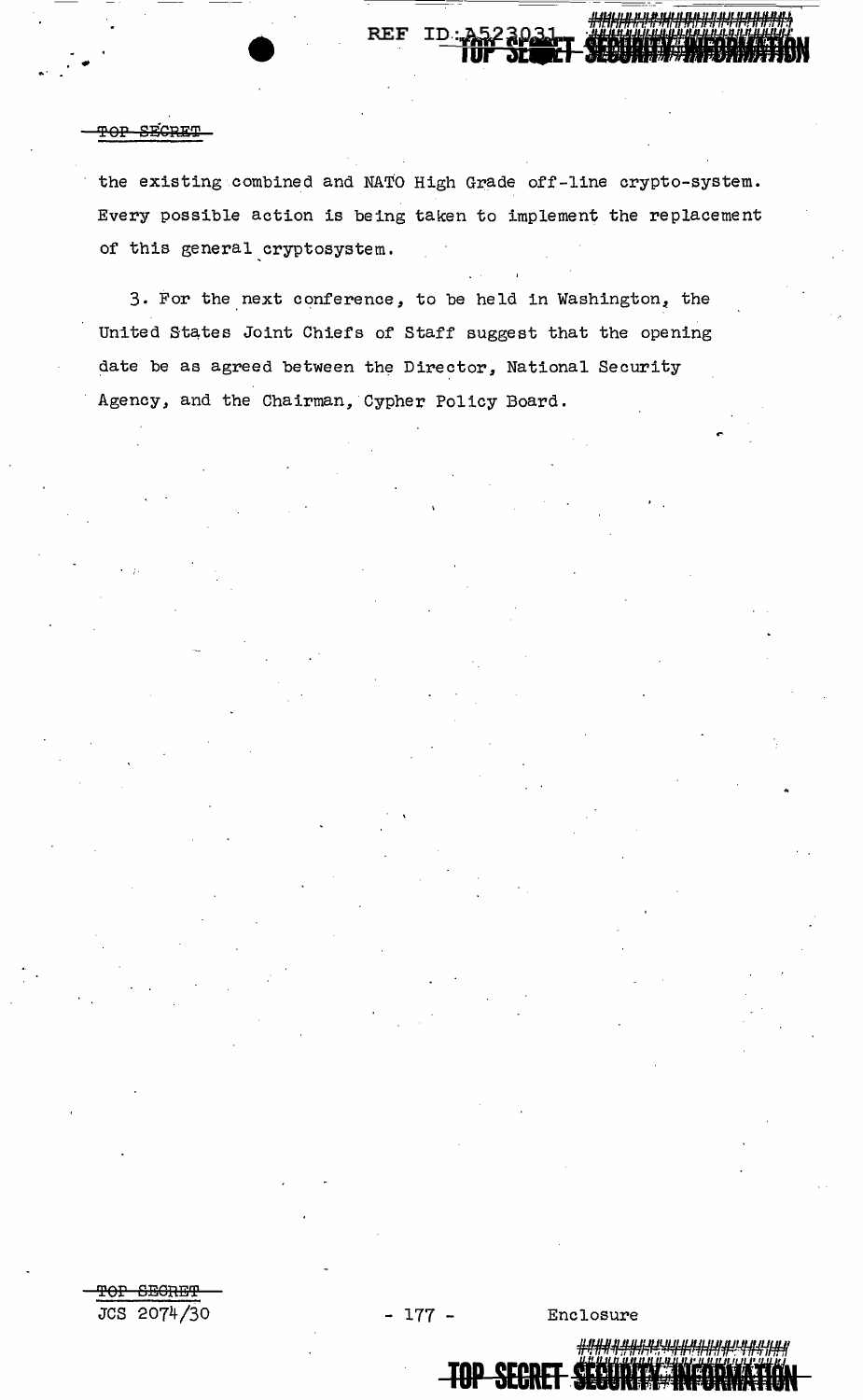40

COPY NO.

(LIMITED DISTRIBUTION)

TOP SECRET

 $J.C.S. 2074/31$ 

12 February 1954

Pages 178-179, incl.

NOTE BY THE SECRETARIES

REF ID:A

#### to the

JOINT CHIEFS OF STAFF

on

REPORT OF THE U.K./U.S. COMMUNICATION SECURITY CONFERENCE. 1953 References: a. J.C.S. 2074/29<br>D. J.C.S. 2074/30

The enclosed memorandum by the Representatives of the British Chiefs of Staff, ACT 23, dated 9 February 1954, is hereby referred to the Armed Forces Security Agency Council for consideration in connection with the study directed by  $SM-128-54$ , dated 11 February 1954.\*

> EDWIN H. J. CARNS, RICHARD H. PHILLIPS, Joint Secretariat.

\* See Note to Holders of J.C.S. 2074/29, dated 10 February 1954.

### DISTRIBUTION

<del>SECRET</del> JCS 2074/31

**TOP** 

Adm. Radford (C/JCS)<br>Gen. Ridgway (CSA)<br>Adm. Carney (CNO)<br>Gen. Twining (CSAF)<br>Gen. Lennitzer (DC/S,P)<br>Gen. Eddleman (Asst. C/S, G-3)<br>Adm. Gardner (DCNO-Op)

Adm. Burke (ACNO-Op30)<br>Gen. Partridge (DC/S-Op, Air)<br>Gen. Thatcher (Dir. Plans, Air)<br>Gen. Everest (D/JS)<br>Gen. Porter (DDI) Secy, JCS<br>Secy, JSSC<br>Secy, JCEC

**TOP SECRET SECURITY INFORMAT** 

 $-178$  -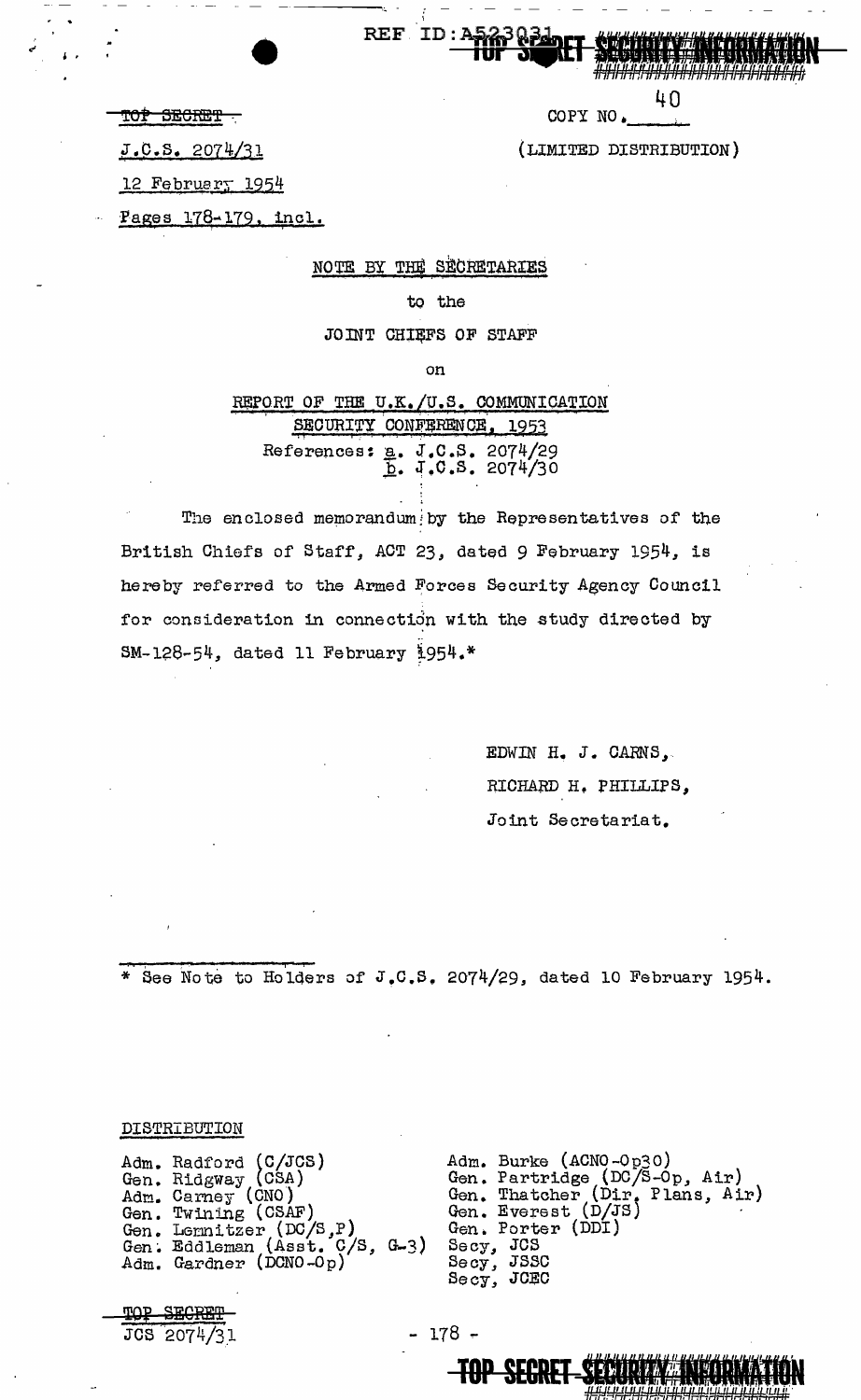TOP SEGRET

## ENCLOSURE

TD.

**REF** 

#### BRITISH JOINT SERVICES MISSION

ACT 23 9th February 1954

1<del>114111111</del>

THE SECRETARY,<br>UNITED STATES JOINT CHIEFS OF STAFF

U.K./U.S. Communications Security Conference, 1953

1. The U.K. Chiefs of Staff have approved the report of the U.K./U.S. Communications Security Conference 1953 (LCS(53)/P/R of 10th November, 1953\*), and welcome the increase in the scope of the discussions as revealed therein.

2. They are aware of the complexity of many of the problems involved and of the present lack of a solution to meet some of the requirements. They are convinced however that these conferences are serving a very useful purpose and that material progress is being made towards greater security not only in Combined U.K./U.S. but also in NATO Communications.

> $/s/$  A. C. TYLER, Lieut. Colonel.

\* Enclosure  ${}^{11}B^{11}$  to J.C.S. 2074/29.

<u>ጥ ገ ዋ</u> **SECRE!** JCS 2074/31

 $-179-$ 

<del>TOP SEC</del>

Enclosure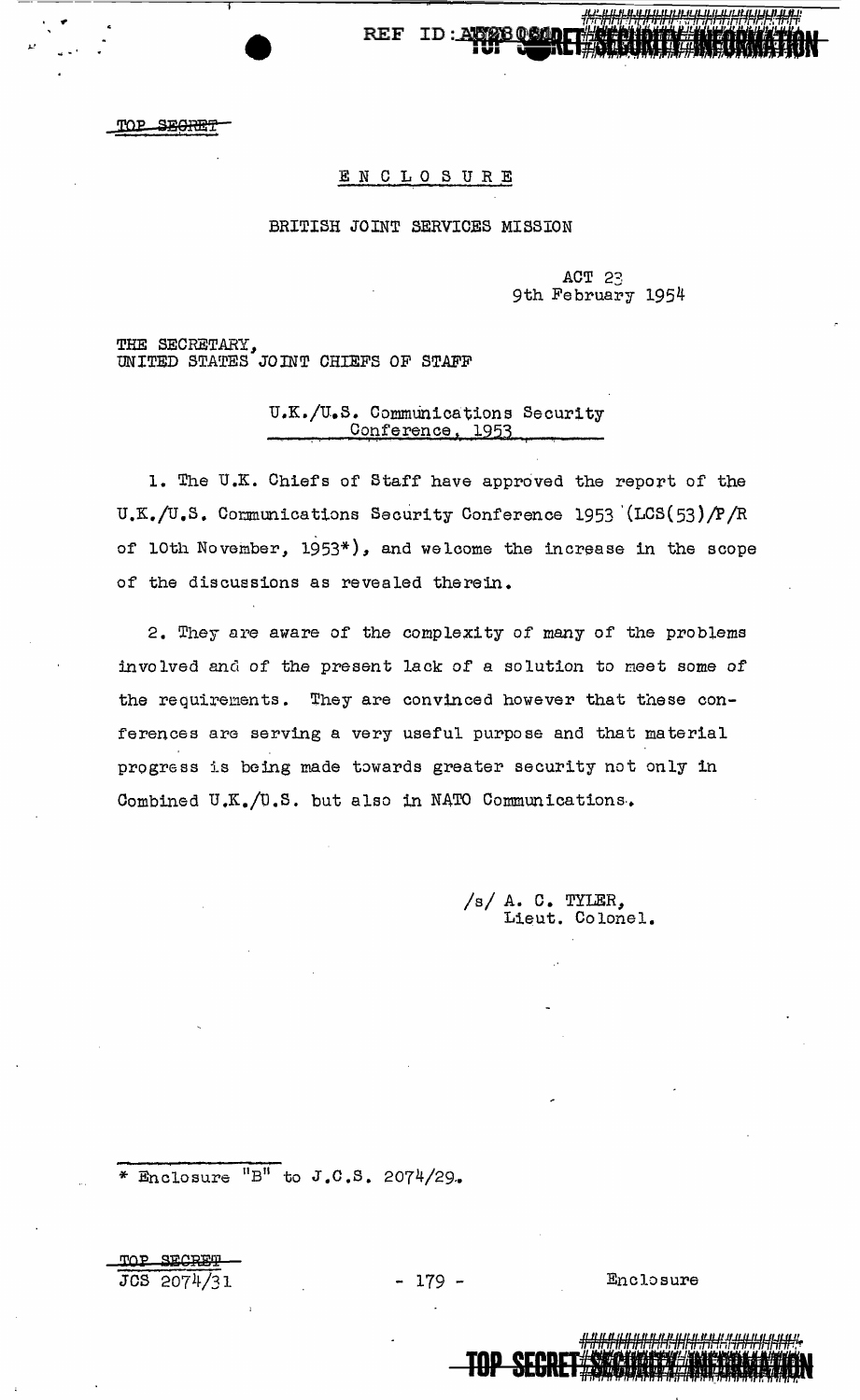REF ID: A5230031

TE DIE STATISTICATION

<del>TOP SHCREI</del>

#### TAB D

Recommended version of paragraph 5a of the Report (TAB A):

a. Replacement of the existing Combined and NATO High Grade off-line general cryptosystem\*

The U.K. have accepted the U.S. cryptoprinciple embodied in the AFSAM  $\ell$  and AFSAM  $4\ell$ B, of which the AFSAM  $7$  is now in production in the U.S.A. The new U.K. off-line machine, at present in the development stage, will embody this principle but as the U.K. machine is not expected to be in position before 1960, the U.S. will make available some 3,500 AFSAM 7 machines to the U.K. until the U.K. machine is available, and some 3,000 machines to other NATO countries, probably in time to introduce this system for Combined and NATO communications by lst July, 1956. The U.K. and U.S. security experts have agreed that the security provided by the existing IDCIFER system (CCM) is acceptable in the meantime. The Conference recommends<sup>#</sup> that ultimately the cryptoprinciple embodied in the AFSAM 7 and AFSAM 4(B should be adopted for Combined and NATO third level use.

 $\frac{1}{2}$ 

\* Not added, underlined in original text.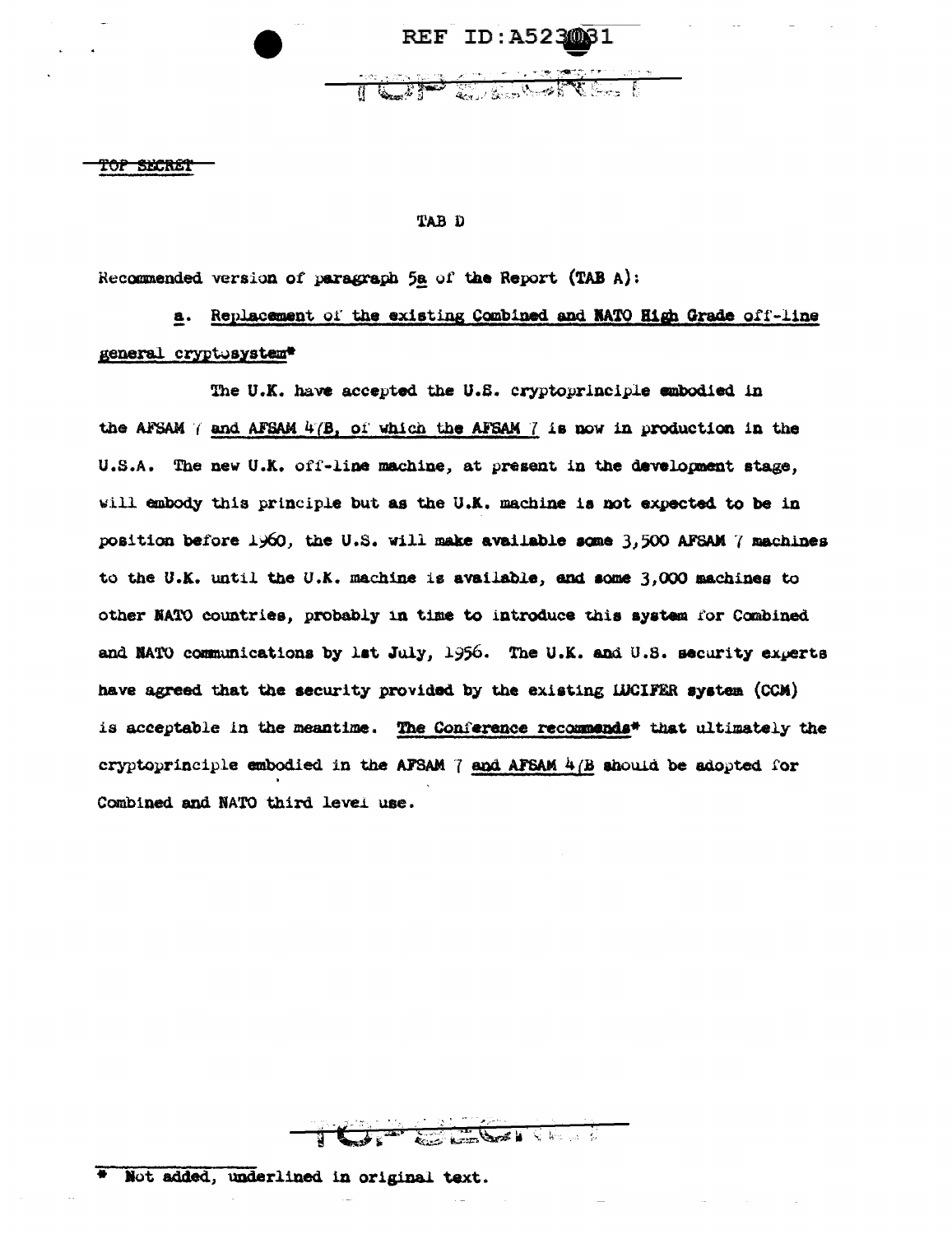**REF ID: A523031 GECRE** 

<del>TOP BECRET</del>

#### **TAB D**

Recommended varsion of paragraph 5a of the Report (TAB A):

a. Replacement of the existing Combined and NATO Nigh Grade off-line general cryptosystem\*

The U.K. have accepted the U.S. cryptoprinciple embodied in the AFSAN 7 and AFSAM 47B, of which the AFSAM 7 is now in production in the U.S.A. The new U.K. off-line machine, at present in the development stage, will embody this principle but as the U.K. machine is not expected to be in position before 1960, the U.S. will make available some 3,500 AFSAM 7 machines to the U.K. until the U.K. machine is available, and some 3,000 machines to other NATO countries, probably in time to introduce this system for Combined and MATO communications by lat July, 1956. The U.K. and U.S. security experts have agreed that the security provided by the existing IUCIFER system (CCM) is acceptable in the meantime. The Conference recommends\* that ultimately the cryptoprinciple embodied in the AFSAM 7 and AFSAM 47B should be adopted for Combined and NATO third level use.



Not added, underlined in original text.